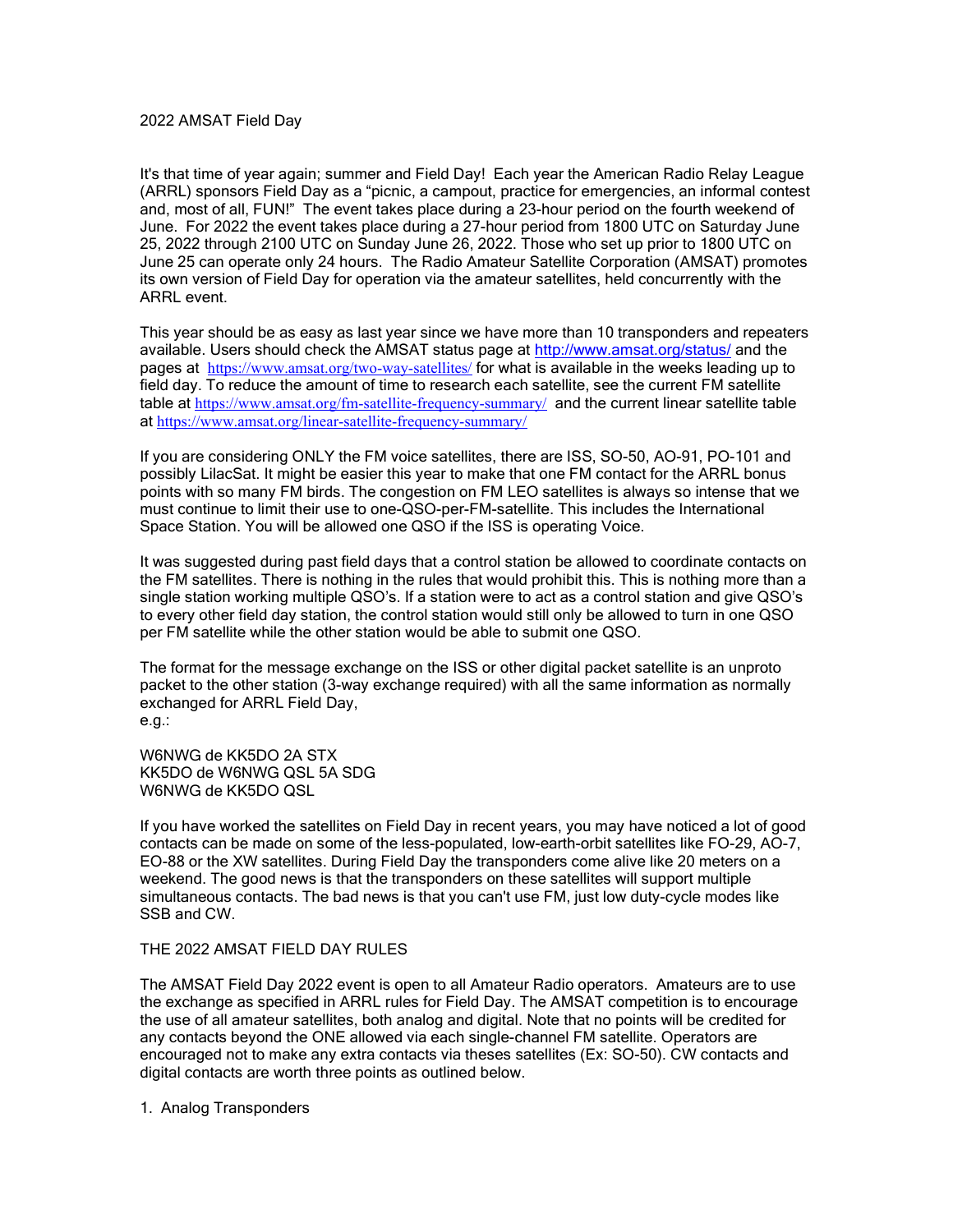ARRL rules apply, except:

- Each phone, CW, and digital segment ON EACH SATELLITE TRANSPONDER is considered to be a separate band.

- CW and digital (RTTY, PSK-31, etc.) contacts count THREE points each.

- Stations may only count one (1) completed QSO on any single channel FM satellite. If a satellite has multiple modes such as V/u and L/s modes both turned on, one contact each is allowed. If the PBBS is on - see Pacsats below, ISS (1 phone and 1 digital), Contacts with the ISS crew will count for one contact if they are active. PCSat (I, II, etc.) (1 digital),

- The use of more than one transmitter at the same time on a single satellite transponder is prohibited.

2. Digital Transponders

We have only APRS digipeaters and 10m to 70cm PSK transponders (see Bob Bruninga's article in the March/April, 2016 issue of the AMSAT Journal).

Satellite digipeat QSO's and APRS short-message contacts are worth three points each, but must be complete verified two-way exchanges. The one contact per FM satellite is not applied to digital transponders.

The use of terrestrial gateway stations or internet gateways (i.e. EchoLink, IRLP, etc.) to uplink/downlink is not allowed.

For the Pacsats (FalconSat-3) or 'Store and Forward' hamsats, each satellite is considered a separate band. Do not post "CQ" messages. Simply upload ONE greeting message to each satellite and download as many greeting messages as possible from each satellite. The subject of the uploaded file should be posted as Field Day Greetings, addressed to ALL. The purpose of this portion of the competition is to demonstrate digital satellite communications to other Field Day participants and observers. Do not reply to the Field Day Greetings addressed to ALL.

The following uploads and downloads count as three-point digital contacts.

(a) Upload of a satellite Field Day Greetings file (one per satellite).

(b) Download of Satellite Field Day Greetings files posted by other stations. Downloads of non-Field Day files or messages not addressed to ALL are not to be counted for the event. Save DIR listings and message files for later "proof of contact."

Please note AMSAT uploaded messages do not count for QSO points under the ARRL rules.

Sample Satellite Field Day Greetings File:

Greetings from W5MSQ Field Day Satellite station near Katy, Texas, EL-29, with 20 participants, operating class 2A, in the AMSAT-Houston group with the Houston Amateur Television Society and the Houston QRP club. All the best and 73!

Note that the message stated the call, name of the group, operating class, where they were located (the grid square would be helpful) and how many operators were in attendance.

3. Operating Class

Stations operating portable and using emergency power (as per ARRL Field Day rules) are in a separate operating class from those at home connected to commercial power. On the report form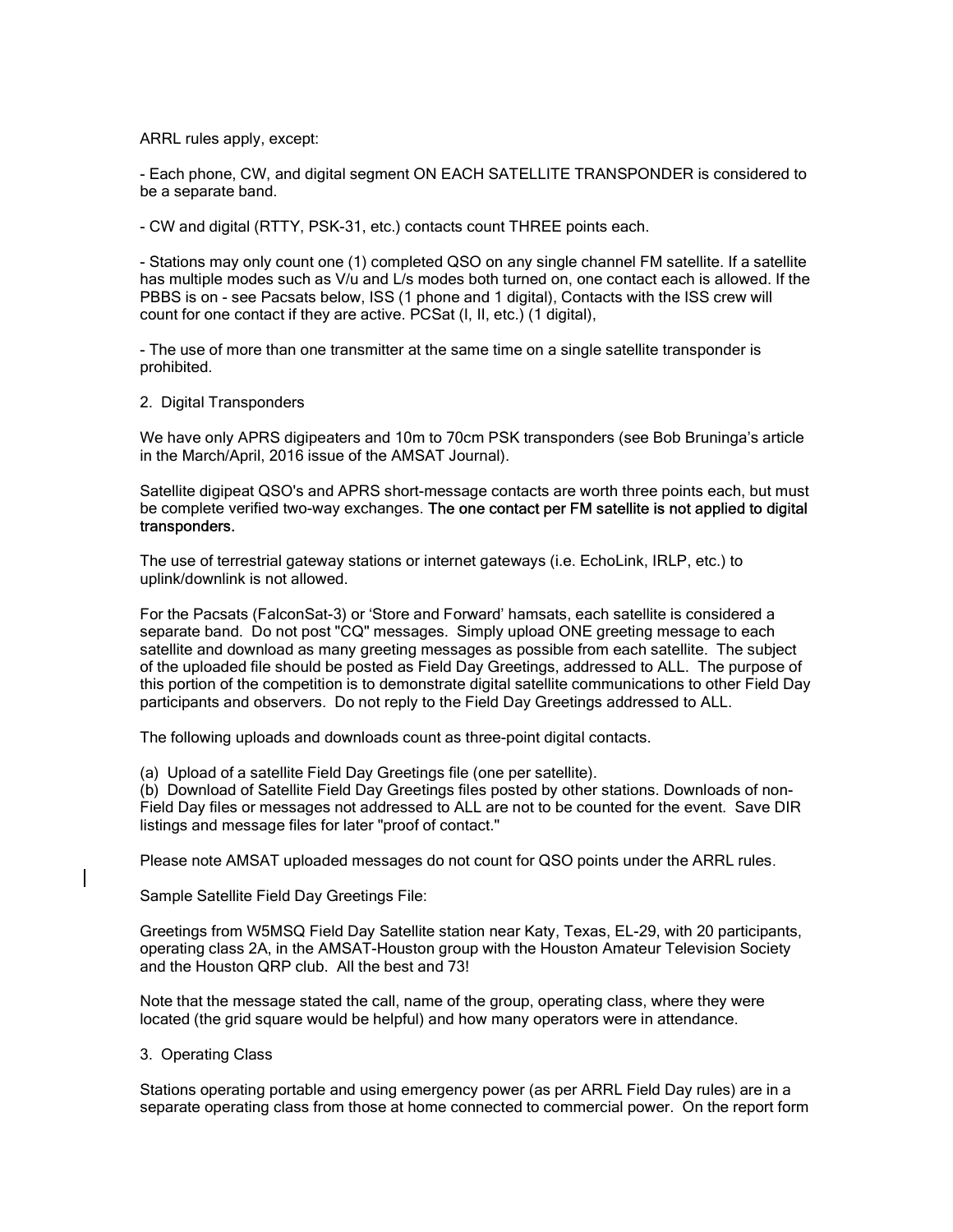simply check off Emergency or Commercial for the Power Source and be sure to specify your ARRL operating class (2A, 1C, etc.).

AND FINALLY...

The Satellite Summary Sheet should be used for submission of the AMSAT Field Day competition and be received by KK5DO (e-mail) by 11:59 P.M. CDT, Friday, July 15, 2022. This is earlier than the due date for the ARRL submissions. The only method for submitting your log is via e-mail to kk5do@amsat.org or kk5do@arrl.net. I have not had a mail-in entry in over 5 years, probably even longer than that.

Add photographs or other interesting information that can be used in an article for the Journal.

You will receive an e-mail back (within one or two days) from me when I receive your e-mail submission. If you do not receive a confirmation message, then I have not received your submission. Try sending it again or send it to my other e-mail address.

Certificates will be awarded for the first-place emergency power/portable station at the AMSAT General Meeting and Space Symposium in the fall of 2022. Certificates will also be awarded to the second and third place portable/emergency operation in addition to the first-place home station running on emergency power. A station submitting high, award-winning scores will be requested to send in dupe sheets for analog contacts and message listings for digital downloads.

You may have multiple rig difficulties, antenna failures, computer glitches, generator disasters, tropical storms, and there may even be satellite problems, but the goal is to test your ability to operate in an emergency situation. Try different gear. Demonstrate satellite operations to hams that don't even know the HAMSATS exist. Test your equipment. Avoid making more than ONE contact via the FM-only voice HAMSATS or the ISS, and enjoy the event!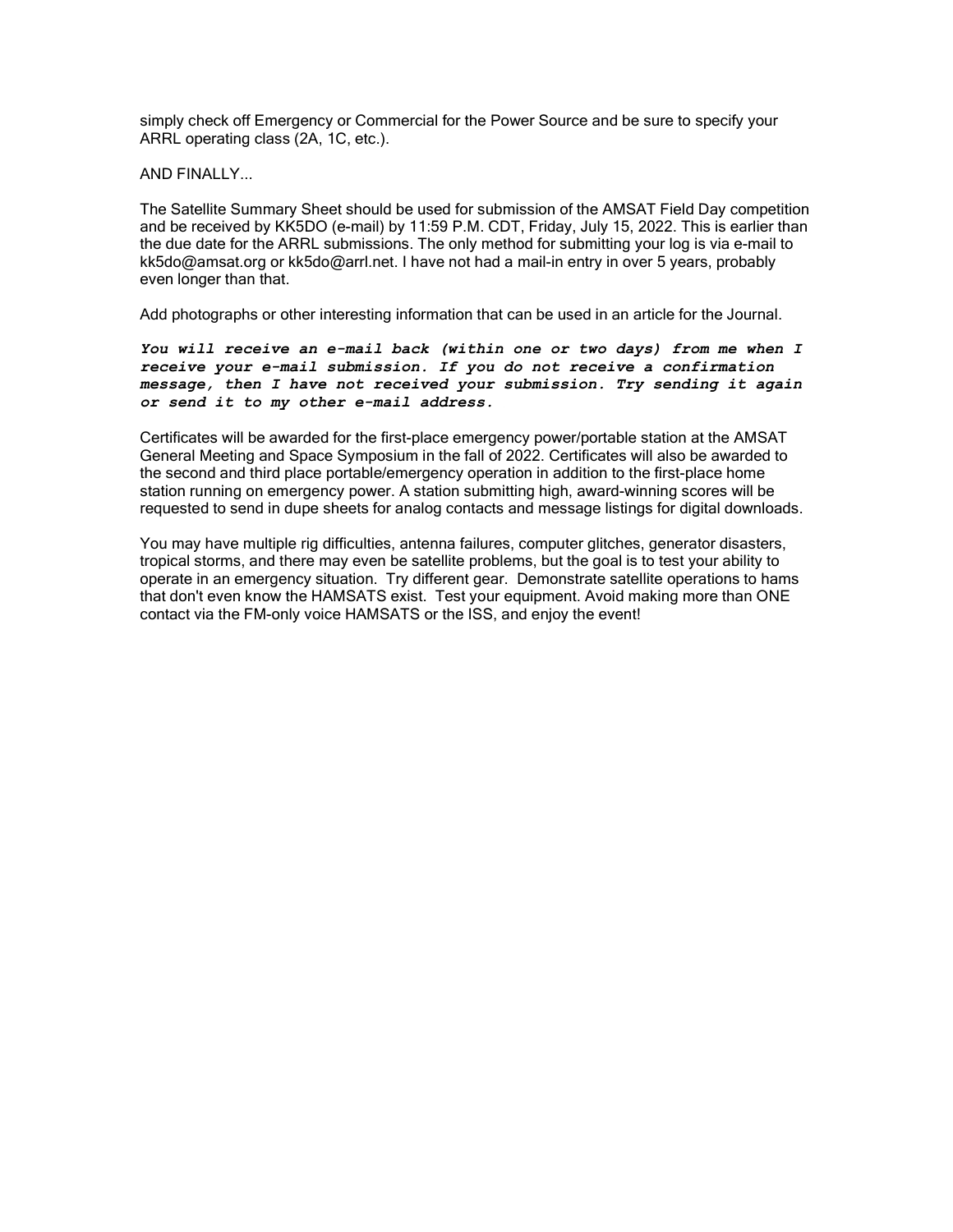This form is designed to allow for easy editing in a Word Processor.

AMSAT Satellite Summary Sheet - 2022

```
Satellite and number of Voice QSO's (1 point each) 
SO-50 1 (example)
```
Satellite and number of CW/RTTY/PSK31 etc QSO's (3 points each) AO-07 5 (example)

Satellite and Up/Downloads (3 points each) FalconSat3 3 (example)

```
Score Calculation 
Total Voice QSO'S 1 x 1 = 1
Total CW/RTTY/PSK31 QSO's x 3 = 
Total Up/Downloads 8 \times 3 = 24Grand Total = 25
```
Please provide the following information

Your Field Day Callsign